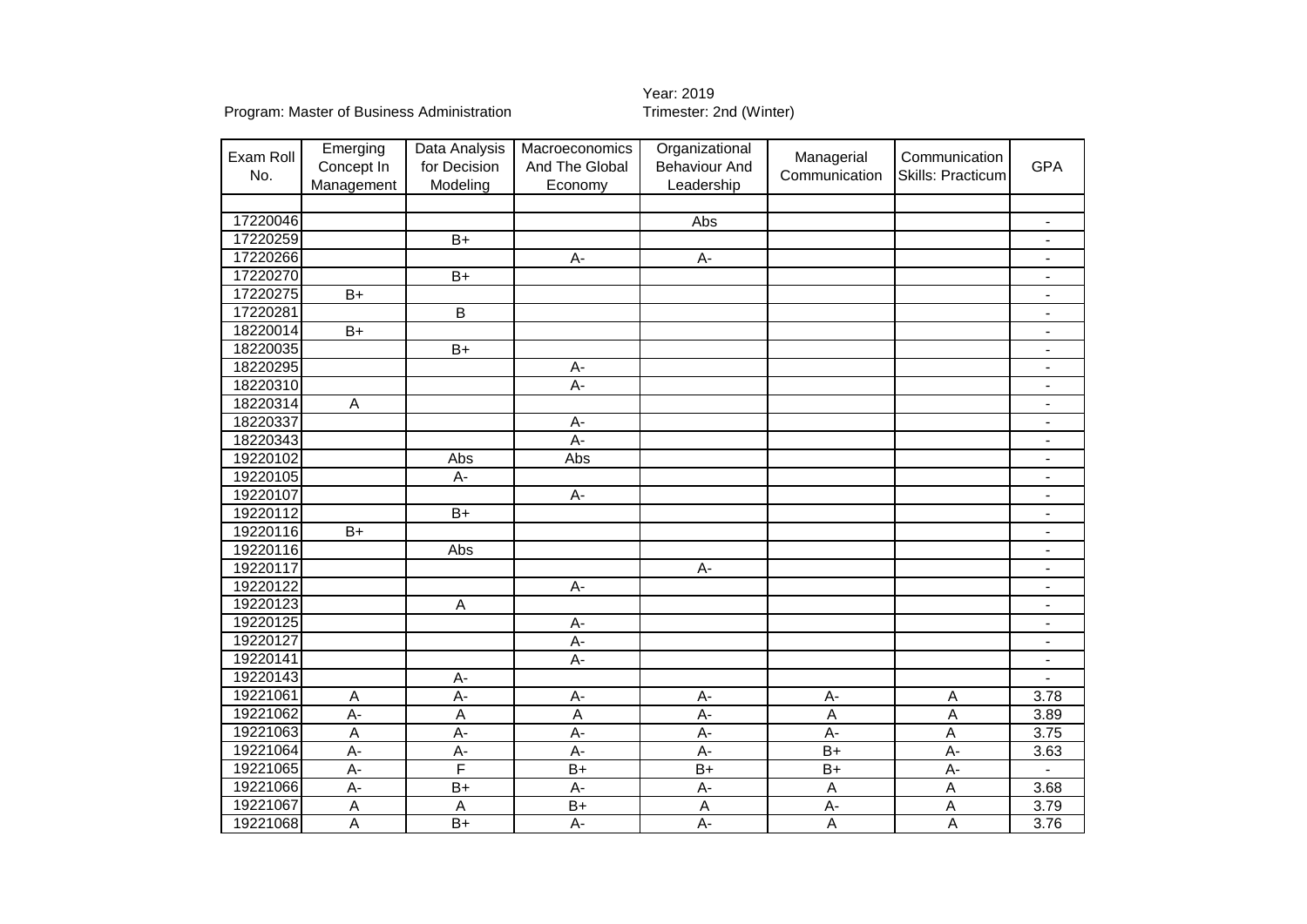Year: 2019<br>Trimester: 2nd (Winter)

Program: Master of Business Administration

| Exam Roll<br>No. | Emerging<br>Concept In<br>Management | Data Analysis<br>for Decision<br>Modeling | Macroeconomics<br>And The Global<br>Economy | Organizational<br><b>Behaviour And</b><br>Leadership | Managerial<br>Communication | Communication<br><b>Skills: Practicum</b> | <b>GPA</b>        |
|------------------|--------------------------------------|-------------------------------------------|---------------------------------------------|------------------------------------------------------|-----------------------------|-------------------------------------------|-------------------|
|                  |                                      |                                           |                                             |                                                      |                             |                                           |                   |
| 19221069         | $B+$                                 | $B+$                                      | $B+$                                        | B+                                                   | $A -$                       | $A -$                                     | 3.41              |
| 19221070         | A                                    | А-                                        | A                                           | A-                                                   | A-                          | A                                         | 3.81              |
| 19221071         | $\overline{A}$                       | A-                                        | $\overline{B+}$                             | $\overline{A}$                                       | $\overline{A}$              | $\overline{A}$                            | 3.65              |
| 19221072         | $\overline{A}$                       | А-                                        | $\overline{\mathsf{A}}$                     | $\overline{A}$                                       | $\overline{A}$              | $\overline{A}$                            | 3.89              |
| 19221073         | $\overline{A}$                       | $\overline{B+}$                           | $\overline{B+}$                             | $A -$                                                | $\overline{A}$              | $\overline{A}$                            | 3.55              |
| 19221075         | $\overline{A}$                       | A-                                        | A-                                          | $\overline{A}$                                       | A                           | A                                         | 3.78              |
| 19221076         | $B+$                                 | $B+$                                      | $B+$                                        | $B+$                                                 | A-                          | A                                         | 3.44              |
| 19221077         | A                                    | Α                                         | $\overline{A}$                              | A                                                    | $\overline{A}$              | A-                                        | 3.97              |
| 19221078         | $\overline{A}$                       | $A -$                                     | $\overline{B+}$                             | $\overline{B+}$                                      | $\overline{A}$              | A-                                        | 3.55              |
| 19221079         | A                                    | A                                         | A                                           | $\overline{A}$                                       | $A -$                       | A                                         | 3.95              |
| 19221080         | A-                                   | $A -$                                     | A-                                          | A-                                                   | $B+$                        | A-                                        | 3.63              |
| 19221081         | A                                    | $\overline{A}$                            | $\overline{A}$                              | $\overline{A}$                                       | $\overline{A}$              | $\overline{A}$                            | 4.00              |
| 19221082         | A                                    | A-                                        | A                                           | $\overline{A}$                                       | F                           | $\overline{A}$                            |                   |
| 19221083         | $\overline{A}$                       | A                                         | A                                           | $\overline{A}$                                       | $B+$                        | A                                         | 3.82              |
| 19221084         | A                                    | A                                         | A                                           | $\overline{A}$                                       | $\overline{A}$              | A                                         | 3.97              |
| 19221085         | A                                    | A                                         | A                                           | $\overline{A}$                                       | $A -$                       | A                                         | 3.95              |
| 19221086         | A                                    | A                                         | A                                           | $\overline{A}$                                       | $A -$                       | A                                         | 3.95              |
| 19221087         | A                                    | $B+$                                      | A-                                          | A-                                                   | $A -$                       | A                                         | 3.71              |
| 19221088         | A-                                   | A-                                        | $B+$                                        | A-                                                   | $B+$                        | A-                                        | 3.55              |
| 19221089         | A                                    | $\overline{A}$                            | $\overline{A}$                              | $\overline{A}$                                       | $A -$                       | A                                         | 3.95              |
| 19221090         | A                                    | A                                         | $\overline{A}$                              | $A -$                                                | $\overline{A}$              | Α                                         | 3.95              |
| 19221092         | Α                                    | $B+$                                      | A-                                          | A-                                                   | $A -$                       | A-                                        | 3.68              |
| 19221093         | A                                    | $\overline{A}$                            | A                                           | $\overline{A}$                                       | A                           | A                                         | 4.00              |
| 19221094         | $B+$                                 | A-                                        | $\overline{A}$                              | $B+$                                                 | $B+$                        | A-                                        | 3.54              |
| 19221095         | $\overline{A}$                       | $\overline{B+}$                           | A                                           | A                                                    | $\overline{A}$ -            | A                                         | 3.82              |
| 19221096         | A-                                   | F                                         | $\overline{B+}$                             | А-                                                   | A-                          | A                                         | $\overline{a}$    |
| 19221097         | $\overline{B}$                       | F                                         | $B+$                                        | F                                                    | F                           | A-                                        |                   |
| 19221098         | A-                                   | A                                         | $\overline{A}$                              | A-                                                   | A                           | A                                         | 3.89              |
| 19221099         | A                                    | Α                                         | $\overline{A}$                              | A                                                    | A                           | A                                         | 4.00              |
| 19221100         | A                                    | Α                                         | $\overline{A}$                              | A                                                    | $\overline{A}$              | A                                         | 4.00              |
| 19221101         | $\overline{A}$                       | A                                         | $\overline{A}$                              | $\overline{A}$                                       | $\overline{A}$              | $\overline{A}$                            | 3.84              |
| 19221102         | A                                    | Α                                         | $\overline{A}$                              | $\overline{A}$                                       | A-                          | A                                         | 3.95              |
| 19221103         | A-                                   | $B+$                                      | $A -$                                       | A                                                    | $\overline{A}$              | A                                         | $\overline{3.76}$ |
| 19221104         | $\overline{A}$ -                     | $B+$                                      | $\overline{B+}$                             | F                                                    | $\overline{A}$              | $\overline{A}$                            |                   |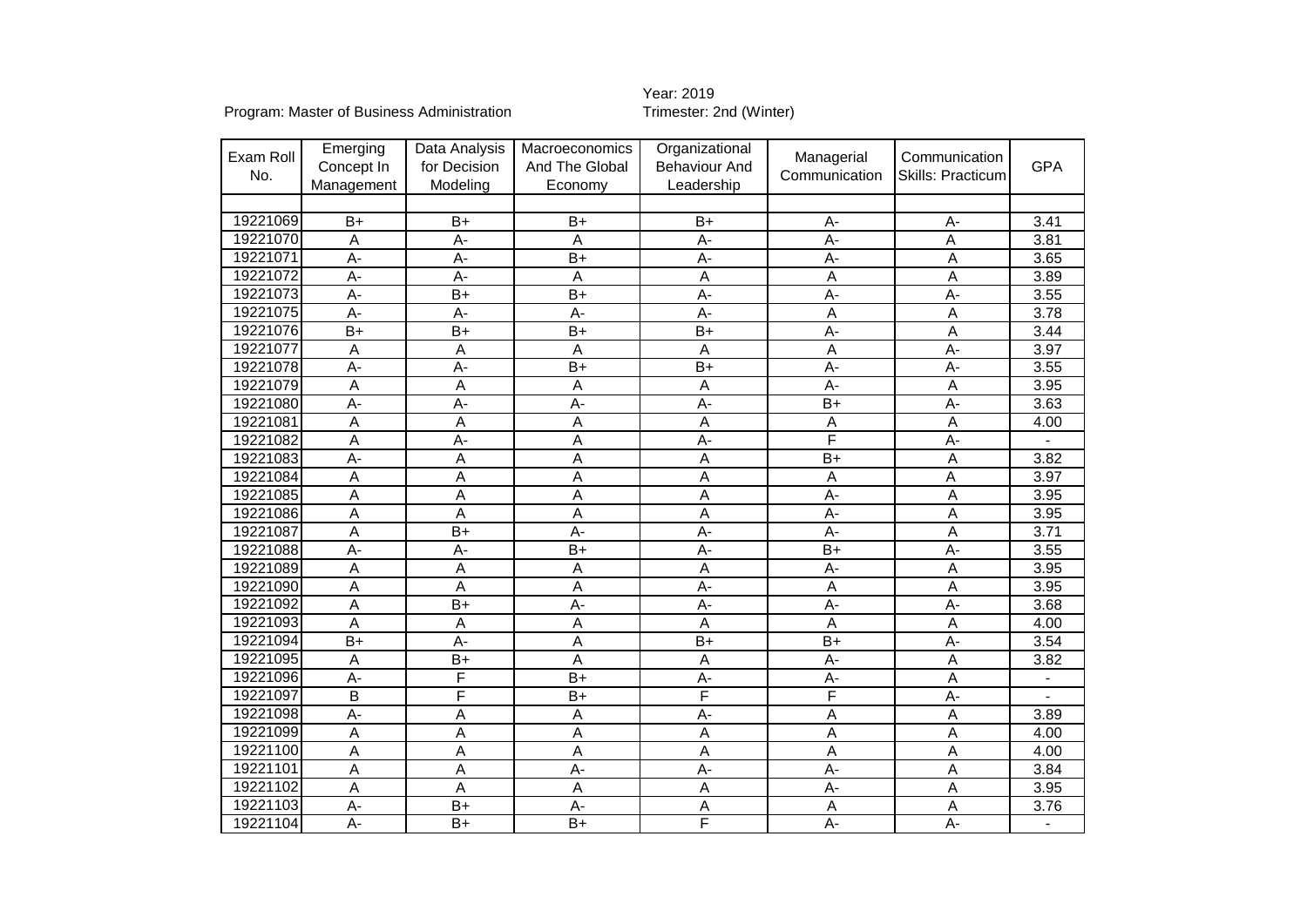### Year: 2019<br>Trimester: 2nd (Winter)

Program: Master of Business Administration

| Exam Roll<br>No. | Emerging<br>Concept In<br>Management | Data Analysis<br>for Decision<br>Modeling | <b>Macroeconomics</b><br>And The Global<br>Economy | Organizational<br><b>Behaviour And</b><br>Leadership | Managerial<br>Communication | Communication<br>Skills: Practicum | <b>GPA</b>               |
|------------------|--------------------------------------|-------------------------------------------|----------------------------------------------------|------------------------------------------------------|-----------------------------|------------------------------------|--------------------------|
|                  |                                      |                                           |                                                    |                                                      |                             |                                    |                          |
| 19221105         | A-                                   | F                                         | $B+$                                               | A-                                                   | $B+$                        | A-                                 |                          |
| 19221106         | $A -$                                | F                                         | $A-$                                               | $B+$                                                 | F                           | A-                                 |                          |
| 19221107         | $A -$                                | $B+$                                      | $A-$                                               | A-                                                   | $A -$                       | A-                                 | 3.63                     |
| 19221108         | B+                                   | А-                                        | B+                                                 | $B+$                                                 | $A -$                       | A-                                 | 3.48                     |
| 19221109         | A                                    | A                                         | A                                                  | A                                                    | A                           | A                                  | 4.00                     |
| 19221110         | A                                    | A                                         | $A-$                                               | $B+$                                                 | Α                           | Α                                  | 3.82                     |
| 19221111         | А-                                   | A                                         | A-                                                 | $B+$                                                 | $B+$                        | A                                  | 3.64                     |
| 19221112         | A                                    | A                                         | A-                                                 | A-                                                   | $A -$                       | Α                                  | 3.84                     |
| 19221113         | A-                                   | $A-$                                      | $A-$                                               | $B+$                                                 | $B+$                        | Α                                  | 3.58                     |
| 19221114         | A-                                   | F                                         | $A-$                                               | F                                                    | $B+$                        | А-                                 | $\overline{\phantom{0}}$ |
| 19221115         | F                                    | B+                                        | B                                                  | F                                                    | $B+$                        | A-                                 | -                        |
| 19221116         | $A -$                                | F                                         | B+                                                 | Abs                                                  | B+                          | A-                                 | -                        |
| 19221117         | B+                                   | $B+$                                      | B+                                                 | A-                                                   | F                           | A-                                 |                          |
| 19221118         | A-                                   | A-                                        | A-                                                 | A-                                                   | A-                          | A-                                 | 3.70                     |
| 19221119         | $A -$                                | A                                         | $A-$                                               | $A-$                                                 | $A -$                       | А-                                 | 3.75                     |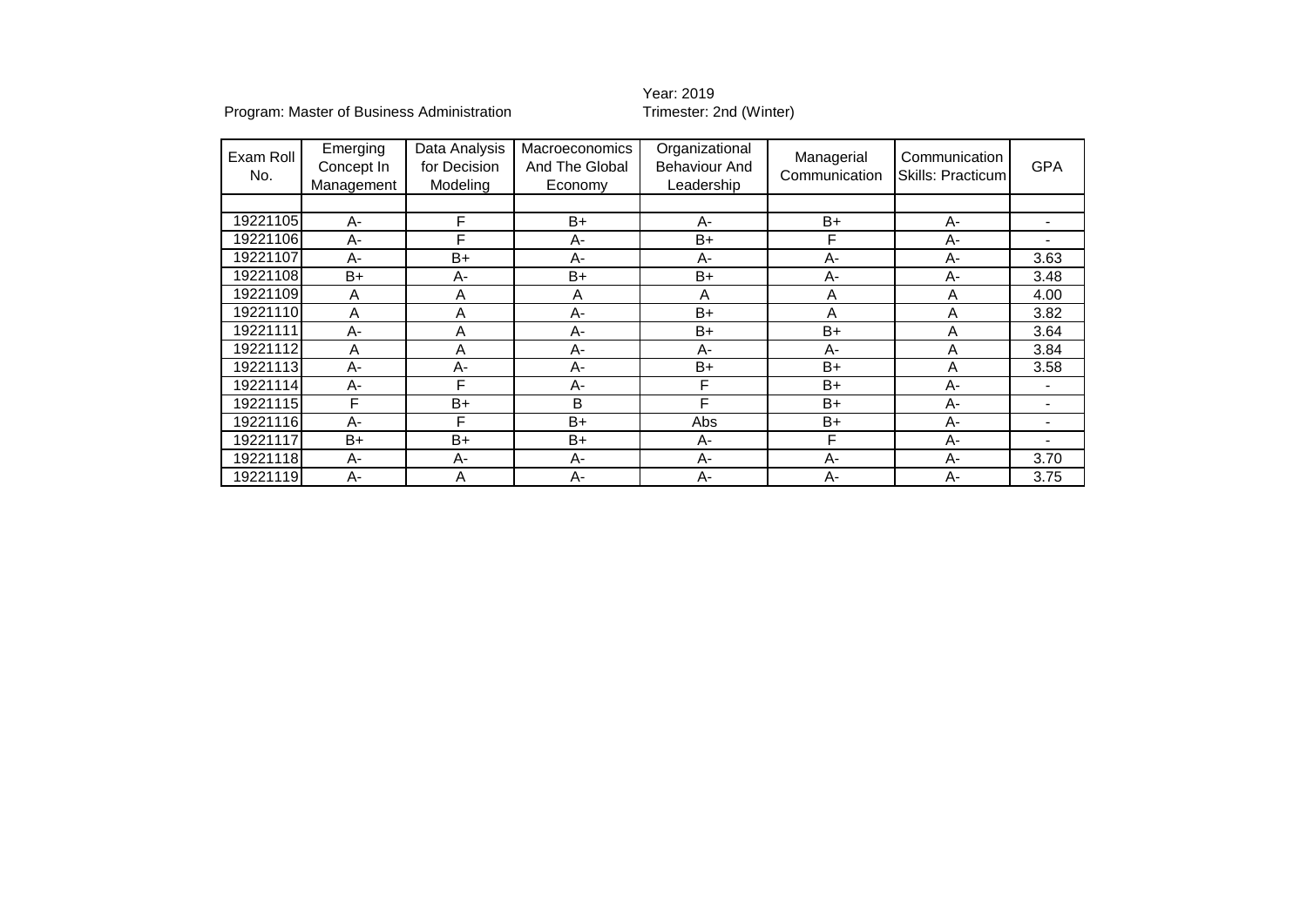| Exam Roll<br>No. | Financial<br>Management | <b>Business</b><br>Research<br>Methodology | Marketing<br>Management | Human<br>Resource<br>Management | Managerial<br>Accounting | e-Commerce:<br>Practicum | <b>GPA</b>                   |
|------------------|-------------------------|--------------------------------------------|-------------------------|---------------------------------|--------------------------|--------------------------|------------------------------|
|                  |                         |                                            |                         |                                 |                          |                          |                              |
| 17220046         |                         | Abs                                        |                         |                                 | Abs                      |                          | $\qquad \qquad \blacksquare$ |
| 17220246         |                         |                                            | $B+$                    |                                 |                          |                          | $\overline{\phantom{m}}$     |
| 17220262         |                         | $A-$                                       |                         |                                 | $B+$                     |                          | $\qquad \qquad \blacksquare$ |
| 17220264         | A-                      |                                            |                         |                                 |                          |                          | $\overline{\phantom{a}}$     |
| 17220270         | $\overline{B+}$         |                                            |                         |                                 |                          |                          | $\overline{\phantom{a}}$     |
| 17220270         |                         |                                            |                         |                                 | Abs                      |                          | $\blacksquare$               |
| 17220275         | $\overline{\mathsf{F}}$ |                                            |                         |                                 |                          |                          | $\blacksquare$               |
| 17220275         |                         |                                            | $\overline{B}$          | $\overline{B+}$                 |                          |                          | $\overline{\phantom{a}}$     |
| 17220281         | $B+$                    |                                            |                         |                                 |                          |                          | $\overline{\phantom{a}}$     |
| 17220281         |                         |                                            |                         | $A-$                            |                          |                          | $\blacksquare$               |
| 17220284         | $\overline{B+}$         |                                            |                         |                                 |                          |                          | $\blacksquare$               |
| 18220003         | F                       |                                            |                         |                                 |                          |                          | $\blacksquare$               |
| 18220005         | $B+$                    |                                            |                         |                                 |                          |                          | $\blacksquare$               |
| 18220014         |                         |                                            |                         | $A-$                            |                          |                          | $\blacksquare$               |
| 18220025         |                         | $B+$                                       |                         |                                 |                          |                          | $\qquad \qquad \blacksquare$ |
| 18220029         |                         | $\overline{F}$                             |                         |                                 |                          |                          | $\overline{\phantom{a}}$     |
| 18220037         |                         |                                            |                         | $\overline{A}$ -                | $\overline{A}$           |                          | $\overline{\phantom{a}}$     |
| 18220042         |                         | $B+$                                       |                         |                                 |                          |                          | $\blacksquare$               |
| 18220046         | B                       |                                            |                         |                                 |                          |                          | $\blacksquare$               |
| 18220050         | $\overline{B+}$         |                                            |                         |                                 |                          |                          | $\blacksquare$               |
| 18220053         | $B+$                    |                                            |                         |                                 |                          |                          | $\blacksquare$               |
| 18220296         |                         | $\boldsymbol{\mathsf{A}}$                  |                         |                                 | $B+$                     |                          | $\overline{\phantom{a}}$     |
| 18220298         | F                       |                                            |                         |                                 |                          |                          | $\blacksquare$               |
| 18220298         |                         |                                            |                         | $A-$                            |                          |                          | ÷,                           |
| 18220299         | $B+$                    |                                            |                         |                                 |                          |                          | $\blacksquare$               |
| 18220299         |                         |                                            |                         |                                 | $\sf B$                  |                          | $\blacksquare$               |
| 18220300         |                         | $A-$                                       |                         |                                 |                          |                          | $\overline{\phantom{m}}$     |
| 18220304         | $B+$                    |                                            |                         |                                 |                          |                          | $\qquad \qquad \blacksquare$ |
| 18220304         |                         |                                            |                         |                                 | $B+$                     |                          | $\blacksquare$               |
| 18220305         |                         |                                            |                         | $\overline{A}$                  |                          |                          | $\blacksquare$               |
| 18220308         | $B+$                    |                                            |                         |                                 |                          |                          |                              |
| 18220308         |                         |                                            |                         |                                 | $B+$                     |                          |                              |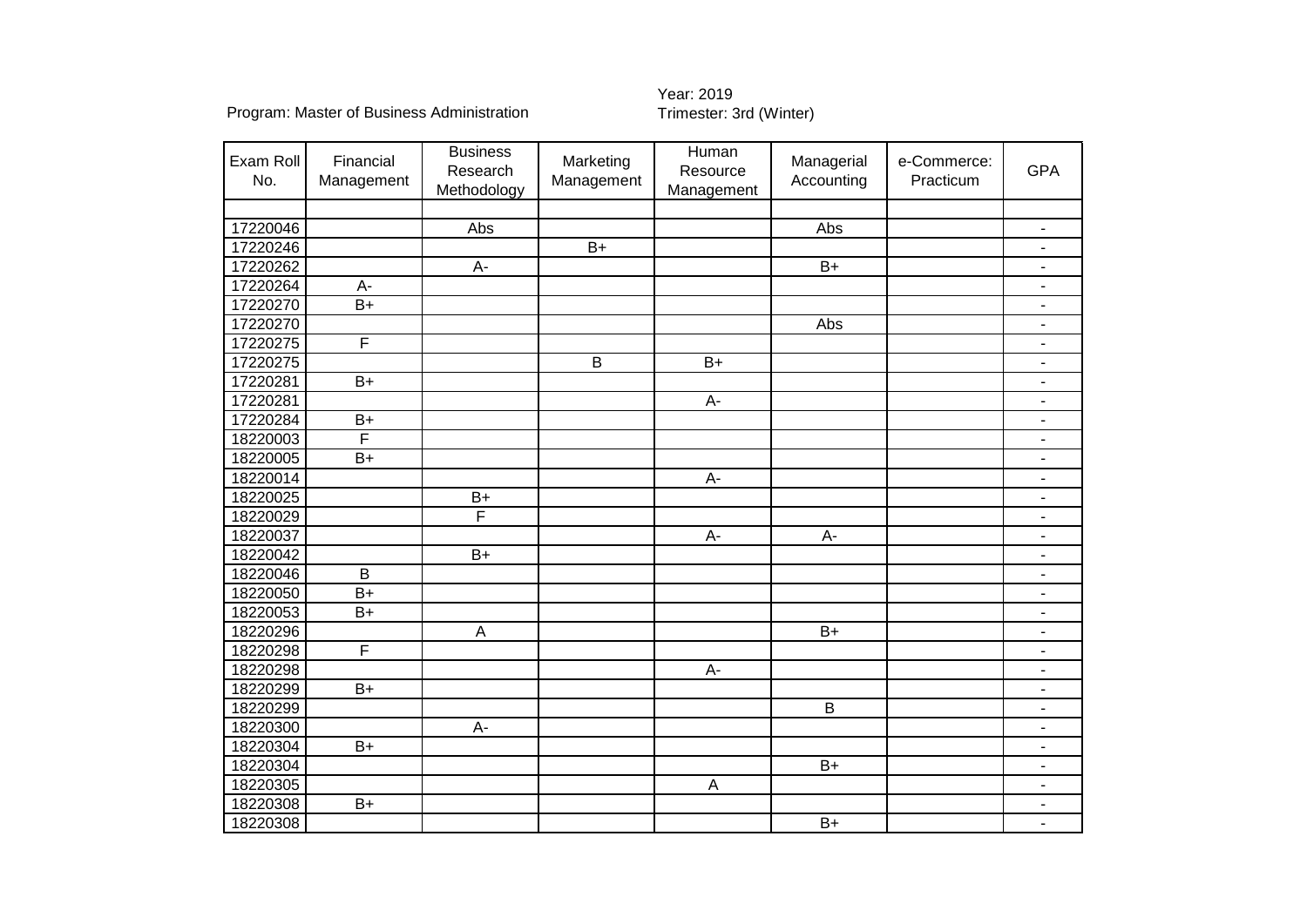| Exam Roll<br>No. | Financial<br>Management | <b>Business</b><br>Research<br>Methodology | Marketing<br>Management   | Human<br>Resource<br>Management | Managerial<br>Accounting | e-Commerce:<br>Practicum | <b>GPA</b>               |
|------------------|-------------------------|--------------------------------------------|---------------------------|---------------------------------|--------------------------|--------------------------|--------------------------|
|                  |                         |                                            |                           |                                 |                          |                          |                          |
| 18220309         |                         |                                            |                           |                                 | A-                       |                          | $\overline{\phantom{a}}$ |
| 18220310         |                         |                                            |                           |                                 | A-                       |                          |                          |
| 18220318         | $\overline{B}$          |                                            |                           |                                 |                          |                          | $\blacksquare$           |
| 18220318         |                         |                                            |                           |                                 | A-                       |                          | $\overline{\phantom{a}}$ |
| 18220321         | $\overline{B}$          |                                            |                           |                                 |                          |                          | $\overline{\phantom{a}}$ |
| 18220321         |                         | F                                          |                           |                                 |                          |                          |                          |
| 18220324         |                         | A-                                         |                           |                                 |                          |                          | $\blacksquare$           |
| 18220326         | $A -$                   |                                            |                           |                                 |                          |                          | $\overline{\phantom{a}}$ |
| 18220330         | $\overline{B+}$         |                                            |                           |                                 |                          |                          | $\blacksquare$           |
| 18220330         |                         | A-                                         |                           |                                 |                          |                          | $\sim$                   |
| 18220334         |                         |                                            |                           |                                 | A-                       |                          | $\blacksquare$           |
| 18220335         | $B+$                    |                                            |                           |                                 |                          |                          |                          |
| 18220335         |                         |                                            |                           |                                 | $\overline{F}$           |                          |                          |
| 18220337         | $B+$                    |                                            |                           |                                 |                          |                          |                          |
| 18220339         | $A -$                   |                                            |                           |                                 |                          |                          | $\overline{\phantom{a}}$ |
| 18220339         |                         |                                            |                           |                                 | A-                       |                          | $\overline{\phantom{a}}$ |
| 18220348         | $A -$                   |                                            |                           |                                 |                          |                          | $\overline{\phantom{a}}$ |
| 18220348         |                         |                                            |                           |                                 | $\overline{A}$           |                          | $\blacksquare$           |
| 18220349         | $B+$                    |                                            |                           |                                 |                          |                          |                          |
| 18220351         | $B+$                    |                                            |                           |                                 |                          |                          |                          |
| 19220091         | $\overline{A}$          | A-                                         | $\boldsymbol{\mathsf{A}}$ | A-                              | A-                       | $\sf A$                  | 3.84                     |
| 19220092         | A-                      | A-                                         | $B+$                      | A                               | F                        | Α                        |                          |
| 19220093         | $\overline{A}$          | A                                          | A-                        | $\overline{A}$                  | $A -$                    | A                        | 3.89                     |
| 19220094         | $\overline{A}$          | A-                                         | $\boldsymbol{\mathsf{A}}$ | $\overline{A}$                  | $\overline{A}$           | $\overline{A}$           | 3.95                     |
| 19220095         | A                       | A                                          | $\boldsymbol{\mathsf{A}}$ | $\overline{A}$                  | $\overline{A}$           | A                        | 4.00                     |
| 19220096         | $\overline{A}$          | A                                          | A                         | $\overline{A}$                  | $\overline{A}$ -         | $\overline{A}$           | 3.95                     |
| 19220097         | $A -$                   | A-                                         | $A -$                     | $\overline{A}$                  | A-                       | $\overline{A}$           | 3.78                     |
| 19220098         | A                       | A-                                         | $A -$                     | A                               | $\overline{A}$           | A                        | 3.89                     |
| 19220099         | $\overline{A}$          | $A -$                                      | $A -$                     | $\overline{A}$                  | $A -$                    | A                        | 3.84                     |
| 19220100         | $A -$                   | A-                                         | $A -$                     | A-                              | $\overline{A}$           | $\overline{A}$           | 3.78                     |
| 19220101         | A                       | A                                          | A                         | A                               | $\overline{A}$           | A                        | 4.00                     |
| 19220102         | A-                      | A-                                         | $A -$                     | A-                              | $A -$                    | A                        | 3.73                     |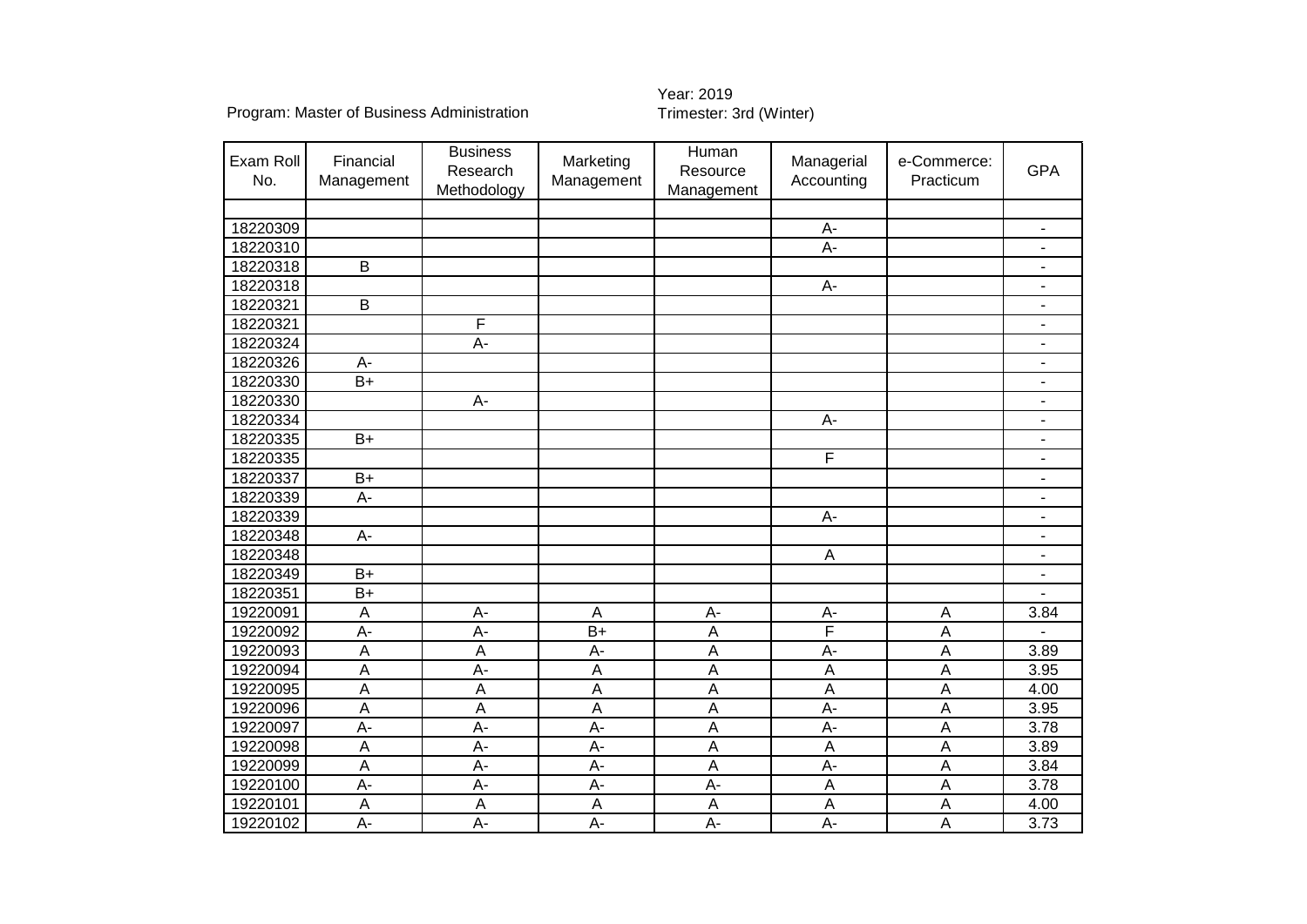| Exam Roll<br>No. | Financial<br>Management | <b>Business</b><br>Research<br>Methodology | Marketing<br>Management | Human<br>Resource<br>Management | Managerial<br>Accounting | e-Commerce:<br>Practicum | <b>GPA</b>               |
|------------------|-------------------------|--------------------------------------------|-------------------------|---------------------------------|--------------------------|--------------------------|--------------------------|
|                  |                         |                                            |                         |                                 |                          |                          |                          |
| 19220103         | A-                      | A-                                         | $A -$                   | $A -$                           | F                        | A                        | $\overline{\phantom{m}}$ |
| 19220104         | Abs                     | Abs                                        | Abs                     | A                               | Abs                      | A                        |                          |
| 19220105         | F                       | A-                                         | $A-$                    | $A -$                           | F                        | A                        |                          |
| 19220106         | A                       | A                                          | A                       | A                               | $\overline{A}$           | Α                        | 4.00                     |
| 19220107         | $B+$                    | A-                                         | A-                      | $A -$                           | $B+$                     | A                        | 3.58                     |
| 19220108         | A-                      | A-                                         | $B+$                    | $A -$<br>Α<br>A-                |                          | 3.65                     |                          |
| 19220109         | A-                      | A-                                         | $B+$                    | $A -$                           | $B+$                     | A                        | 3.58                     |
| 19220110         | A                       | A                                          | A                       | $\overline{A}$                  | $\overline{A}$           | A                        | 4.00                     |
| 19220111         | Α                       | $A -$<br>A<br>A<br>A                       |                         | Α                               | 3.95                     |                          |                          |
| 19220112         | F                       | $A -$<br>$A -$<br>$A -$                    |                         | $\overline{\mathsf{A}}$         | A                        |                          |                          |
| 19220113         | $\overline{A}$          | Α                                          | A                       | $\overline{A}$ -                | A                        | A                        | 3.95                     |
| 19220114         | A                       | A                                          | A                       | $A -$                           | A                        | A                        | 3.95                     |
| 19220115         | $\overline{B+}$         | $A -$                                      | $A -$                   | $\overline{A}$                  | F                        | A                        |                          |
| 19220116         | F                       | A                                          | A                       | $A -$                           | $A -$                    | A                        |                          |
| 19220117         | $B+$                    | A                                          | A-                      | A                               | $B+$                     | Α                        | 3.69                     |
| 19220118         | A-                      | $\overline{A}$                             | $A -$                   | $\overline{A}$ -                | $\overline{A}$           | A                        | 3.73                     |
| 19220119         | $B+$                    | A-                                         | A-                      | $A -$                           | A-                       | A                        | 3.65                     |
| 19220120         | A-                      | A-                                         | A-                      | $A -$                           | $A -$                    | A                        | 3.73                     |
| 19220121         | $B+$                    | $B+$                                       | A-                      | $A -$                           | F                        | A                        |                          |
| 19220122         | $B+$                    | $A -$                                      | $B+$                    | $B+$                            | $B+$                     | A                        | 3.44                     |
| 19220123         | A                       | Α                                          | А-                      | A                               | A                        | Α                        | 3.95                     |
| 19220124         | $A -$                   | $\overline{A}$ -                           | $B+$                    | $\overline{A}$                  | $\overline{A}$           | A                        | 3.71                     |
| 19220125         | A-                      | A                                          | $B+$                    | $A -$                           | $B+$                     | A                        | 3.64                     |
| 19220126         | A-                      | F                                          | F                       | $A -$                           | $B+$                     | Α                        |                          |
| 19220127         | A-                      | $A -$                                      | A-                      | $\overline{A}$                  | $B+$                     | A                        | 3.71                     |
| 19220128         | A-                      | Α                                          | A-                      | A                               | $\overline{A}$           | A                        | 3.89                     |
| 19220129         | A                       | A                                          | $\overline{A}$          | $A -$                           | A                        | Α                        | 3.95                     |
| 19220130         | A                       | A                                          | A                       | $A -$                           | $\overline{A}$           | A                        | 3.95                     |
| 19220131         | A                       | A-                                         | A                       | $A -$                           | A                        | A                        | 3.89                     |
| 19220132         | A                       | A                                          | A                       | $A -$                           | $\overline{A}$           | A                        | 3.95                     |
| 19220133         | A                       | $A -$                                      | A-                      | A                               | A                        | A                        | 3.89                     |
| 19220134         | A                       | A                                          | $\overline{A}$          | $\overline{A}$                  | A                        | A                        | 4.00                     |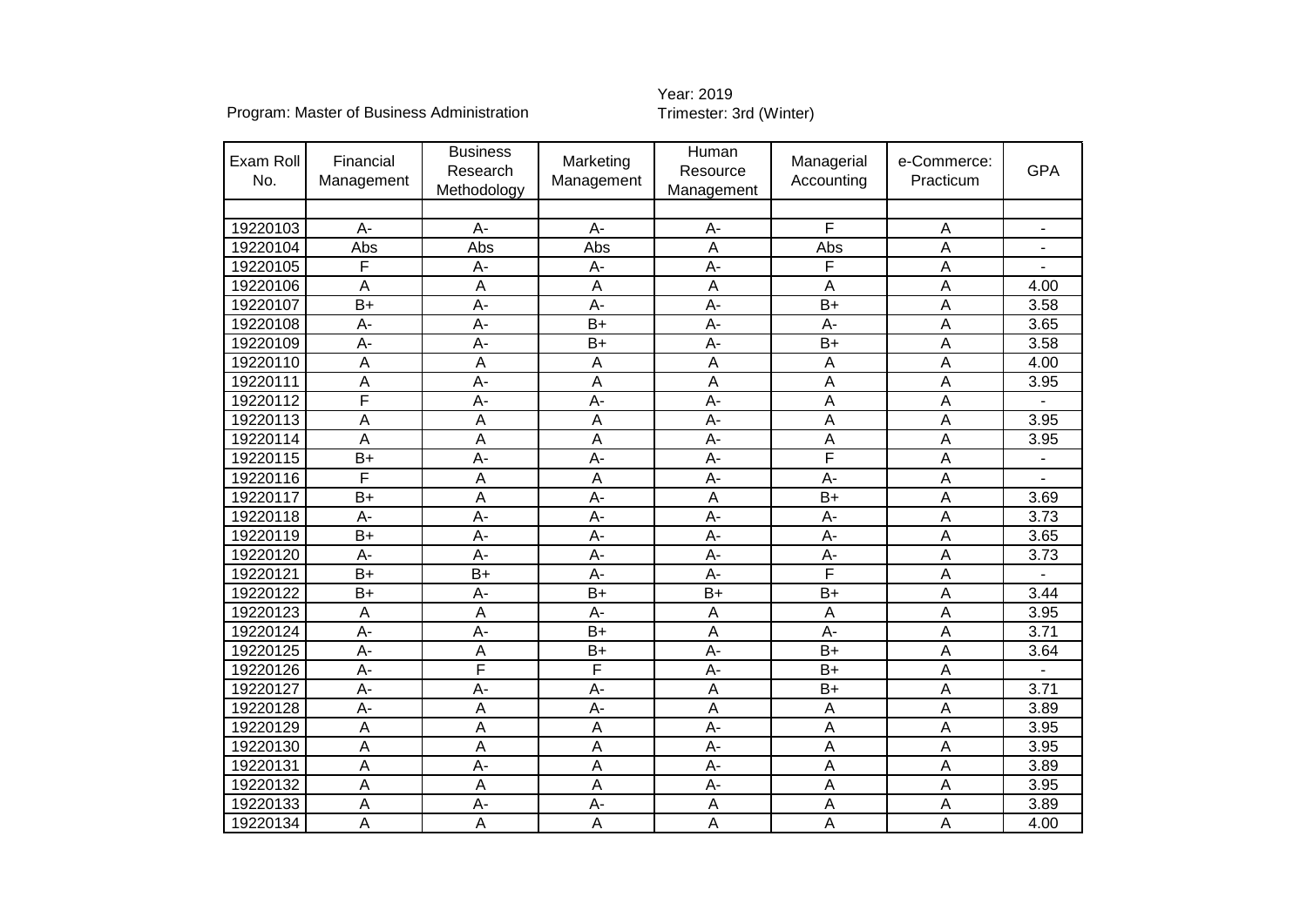| Exam Roll<br>No. | Financial<br>Management | <b>Business</b><br>Research<br>Methodology | Human<br>Marketing<br>Resource<br>Management<br>Management |      | Managerial<br>Accounting | e-Commerce:<br>Practicum | <b>GPA</b> |
|------------------|-------------------------|--------------------------------------------|------------------------------------------------------------|------|--------------------------|--------------------------|------------|
|                  |                         |                                            |                                                            |      |                          |                          |            |
| 19220135         | Α                       | A                                          | B+                                                         | A-   | $B+$                     | A                        | 3.69       |
| 19220136         | A                       | A                                          | A                                                          | A    | A-                       | A                        | 3.95       |
| 19220137         | A                       | A-                                         | A                                                          | A-   | A-                       | A                        | 3.84       |
| 19220138         | A                       | A                                          | A                                                          | A    | A                        | A                        | 4.00       |
| 19220139         | A                       | Α                                          | A-                                                         | A    | A                        | A                        | 3.95       |
| 19220140         | F                       | A-                                         | B+                                                         | $B+$ | F                        | Α                        |            |
| 19220141         | A-                      | A-                                         | B+                                                         | A-   | A-                       | A                        | 3.65       |
| 19220142         | B+                      | A-                                         | A-                                                         | A-   | A-                       | Α                        | 3.65       |
| 19220143         | $B+$                    | B+                                         | A-                                                         | А-   | $B+$                     | A                        | 3.51       |
| 19220144         | A                       | A-                                         | Α                                                          | A    | A                        | Α                        | 3.95       |
| 19220145         | F                       | $A -$                                      | A-                                                         | A-   | $A -$                    | A                        |            |
| 19220146         | А-                      | A-                                         | А-                                                         | А-   | B+                       | A                        | 3.65       |
| 19220147         | F                       | $B+$                                       | $B+$                                                       | $B+$ | F                        | A                        |            |
| 19220148         | Α                       | A-                                         | A-                                                         | A    | A                        | A                        | 3.89       |
| 19220150         | Α                       | Α                                          | A-                                                         | A    | $A -$                    | A                        | 3.89       |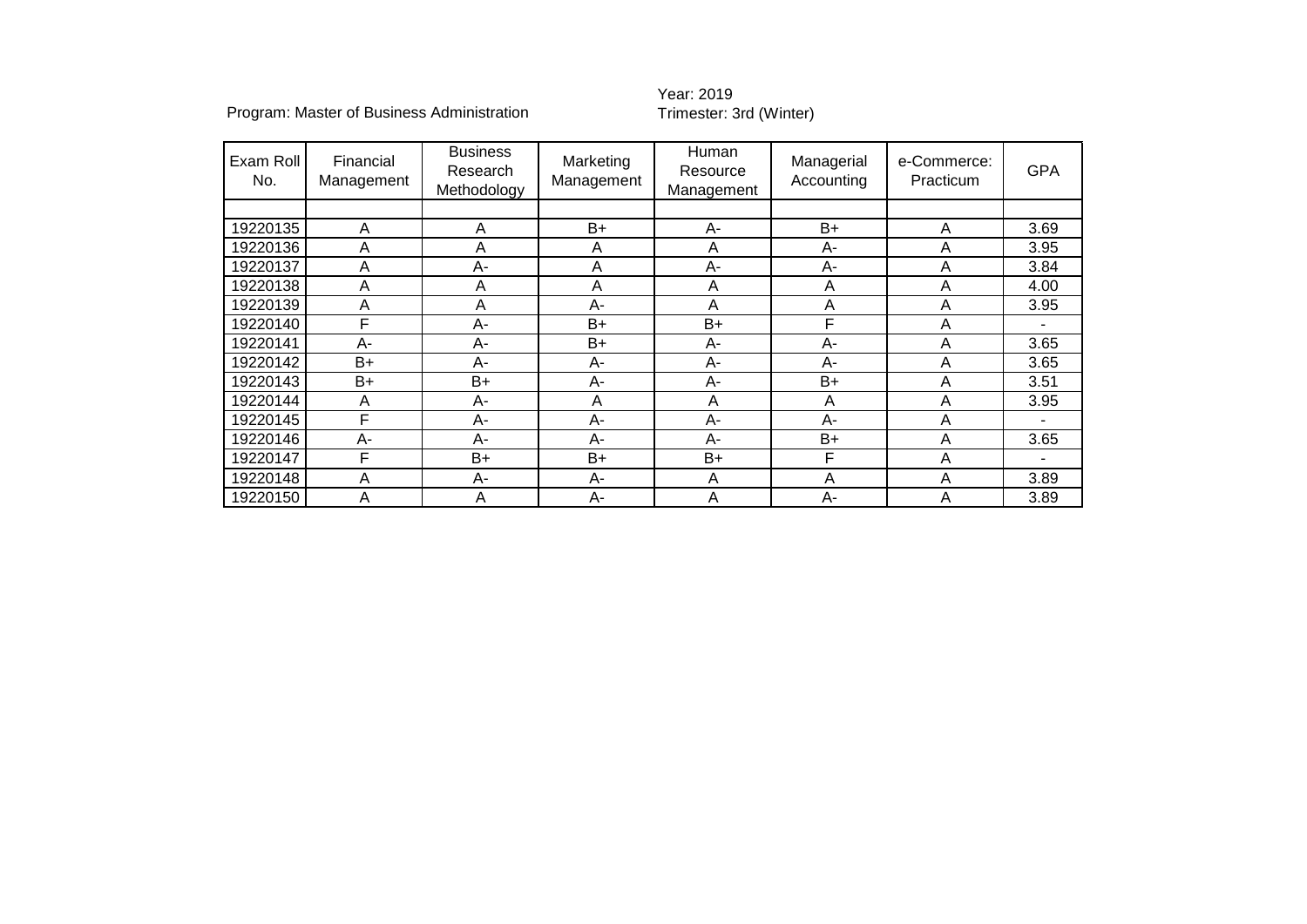| Exam Roll<br>No. | Operations and<br>Service<br>Management | Portfolio<br>Management and<br><b>Security Analysis</b> | Entrepreneurship<br>and Innovation | <b>Strategic Brand</b><br>Management |
|------------------|-----------------------------------------|---------------------------------------------------------|------------------------------------|--------------------------------------|
|                  |                                         |                                                         |                                    |                                      |
| 17220046         | Abs                                     |                                                         |                                    |                                      |
| 17220046         |                                         |                                                         |                                    | Abs                                  |
| 17220246         | А-                                      |                                                         |                                    |                                      |
| 17220246         |                                         |                                                         |                                    |                                      |
| 17220259         |                                         |                                                         | Abs                                |                                      |
| 18220046         |                                         |                                                         |                                    | B+                                   |
| 18220342         |                                         | Abs                                                     |                                    |                                      |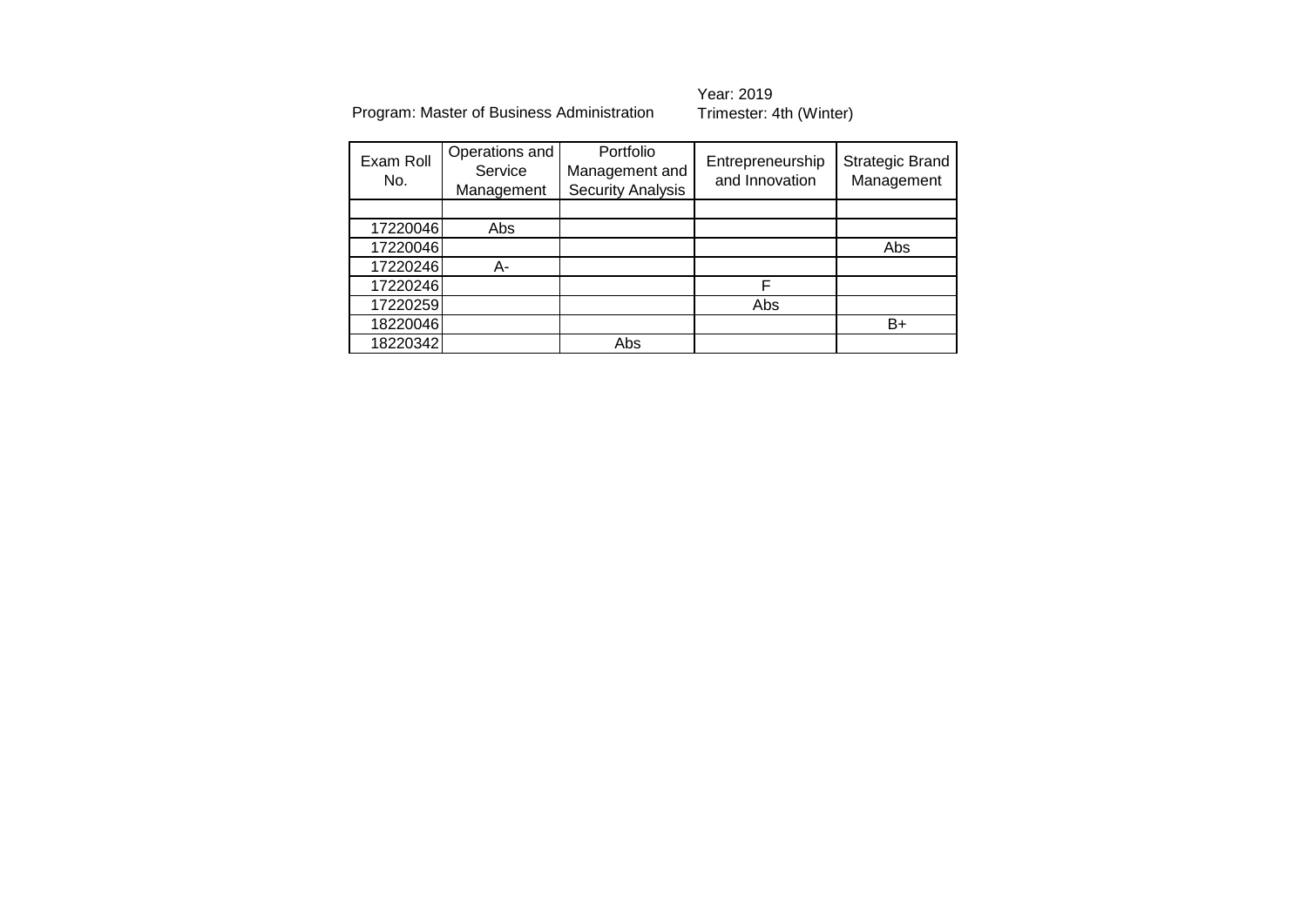|                  |         |                 |                                | Seminar |                |                 | Bank               | Tourism     |                 |                                      |                 |            |                |
|------------------|---------|-----------------|--------------------------------|---------|----------------|-----------------|--------------------|-------------|-----------------|--------------------------------------|-----------------|------------|----------------|
|                  | Working | <b>Business</b> | Empoloyees                     | in      | Service        | Corporate       | Operations         | and         |                 |                                      |                 |            |                |
| Exam Roll<br>No. | Capital | Tax             | <b>Relations</b>               | Human   | Marketing      | Financing       | and                | Hospitality | Promotion       | Multinational                        | Project         | Internship | <b>GPA</b>     |
|                  |         |                 | Management Planning Management | Resourc | Strategy       |                 | Decision Managemen | Managem     |                 | Management   Management   Management |                 |            |                |
|                  |         |                 |                                | e       |                |                 | t                  | ent         |                 |                                      |                 |            |                |
|                  |         |                 |                                |         |                |                 |                    |             |                 |                                      |                 |            |                |
| 17220246         | $B+$    |                 |                                |         |                |                 |                    |             |                 |                                      |                 |            | $\sim$         |
| 17220259         |         |                 |                                |         |                |                 |                    |             | Abs             |                                      |                 |            | $\sim$         |
| 17220266         | $B+$    | А-              |                                |         |                |                 |                    |             |                 |                                      |                 |            | $\sim$         |
| 17220271         |         |                 |                                | Abs     |                |                 |                    |             |                 |                                      |                 |            | $\sim$         |
| 17220293         | Abs     |                 |                                |         |                |                 |                    |             |                 |                                      |                 |            | $\sim$         |
| 18220027         | $A -$   |                 |                                |         |                | $\overline{B+}$ |                    |             |                 |                                      |                 |            | $\blacksquare$ |
| 18220028         | $A -$   |                 |                                |         |                |                 |                    |             |                 |                                      |                 |            | $\blacksquare$ |
| 18220042         | $A -$   |                 |                                |         |                |                 |                    |             |                 |                                      |                 |            | $\sim$         |
| 18220045         |         |                 |                                |         |                |                 |                    | A-          |                 |                                      |                 |            | $\blacksquare$ |
| 18220295         |         |                 |                                |         | Α              |                 |                    | Α           | Α               |                                      | Α               | Α          | 4.00           |
| 18220296         |         |                 |                                |         | F              |                 | $B+$               |             | $B+$            |                                      | $B+$            | A          | $\sim$         |
| 18220297         |         |                 | Α                              | $B+$    |                |                 |                    |             |                 | А-                                   | Α               | A          | 3.82           |
| 18220298         |         |                 | $\overline{B+}$                | $B+$    |                |                 |                    | $B+$        |                 |                                      | F               | Α          | $\mathbf{r}$   |
| 18220299         |         |                 | $A -$                          | $A -$   |                |                 | A-                 |             |                 |                                      | $\overline{B+}$ | Α          | 3.71           |
| 18220300         |         |                 |                                |         | Α              |                 | A                  |             | Α               |                                      | Α               | Α          | 4.00           |
| 18220303         |         |                 |                                |         | $A -$          |                 |                    | $A-$        | Α               |                                      | $\overline{A}$  | A          | 3.84           |
| 18220304         |         |                 |                                |         | $A -$          |                 | $B+$               |             | $A -$           | $B+$                                 |                 | A          | 3.64           |
| 18220305         | A-      |                 |                                |         |                | Α               | Α                  |             |                 |                                      | Α               | Α          | 3.95           |
| 18220306         | $B+$    |                 |                                |         |                | A               | A                  |             |                 |                                      | A               | A          | 3.87           |
| 18220307         | Α       |                 |                                |         |                | Α               |                    |             |                 | Α                                    | A               | Α          | 4.00           |
| 18220308         | $B+$    |                 |                                |         |                | $B+$            | А-                 |             |                 |                                      | А-              | A          | 3.64           |
| 18220309         |         |                 | A                              | $A -$   |                |                 | $B+$               |             |                 | $A -$                                |                 | Α          | 3.76           |
| 18220310         |         |                 |                                |         | Α              |                 | Α                  |             | Α               |                                      | Α               | Α          | 4.00           |
| 18220311         |         |                 |                                |         | $B+$           |                 | $A -$              |             | $A -$           |                                      | $B+$            | A          | 3.64           |
| 18220312         | A-      |                 |                                |         |                | A-              |                    |             |                 | А-                                   | $B+$            | A          | 3.04           |
| 18220313         | Α       |                 |                                |         |                | $A -$           |                    |             |                 | $A -$                                | А-              | Α          | 3.84           |
| 18220314         |         |                 |                                |         | Α              |                 | Α                  |             | Α               |                                      | Α               | A          | 4.00           |
| 18220315         | Α       |                 |                                |         |                | $B+$            | $\overline{A}$     |             |                 |                                      | $A -$           | A          | 3.82           |
| 18220316         | A-      |                 |                                |         |                | A-              | Α                  |             |                 |                                      | А-              | A          | 3.84           |
| 18220317         | A       |                 |                                |         |                | Α               | A                  |             |                 | Α                                    |                 | Α          | 4.00           |
| 18220318         |         |                 |                                |         | $B+$           |                 | $A -$              |             | A-              |                                      | A-              | Α          | 3.71           |
| 18220319         |         |                 | Α                              | А       |                |                 |                    |             |                 | Α                                    | A               | A          | 4.00           |
| 18220320         |         |                 |                                |         | Α              |                 |                    |             | А-              | $B+$                                 | A               | A          | 3.82           |
| 18220321         |         |                 |                                |         | $B+$           |                 | A-                 |             | $\overline{B+}$ | $A -$                                |                 | Α          | 3.64           |
| 18220322         |         |                 |                                |         | A              |                 | A                  |             | A               |                                      | Α               | A          | 4.00           |
| 18220323         |         |                 |                                |         | A              |                 | $A -$              |             | $\mathsf A$     |                                      | A               | A          | 3.95           |
| 18220324         |         |                 |                                |         | Α              |                 | Α                  |             | Α               |                                      | Α               | A          | 4.00           |
| 18220325         | Α       |                 |                                |         |                | Α               | A                  |             |                 |                                      | A               | A          | 4.00           |
| 18220326         |         |                 |                                |         | A-             |                 | Α                  |             | Α               |                                      | Α               | Α          | 3.95           |
| 18220327         |         |                 |                                |         | $\overline{A}$ |                 | $A -$              |             | $\overline{A}$  |                                      | $\overline{A}$  | A          | 3.78           |